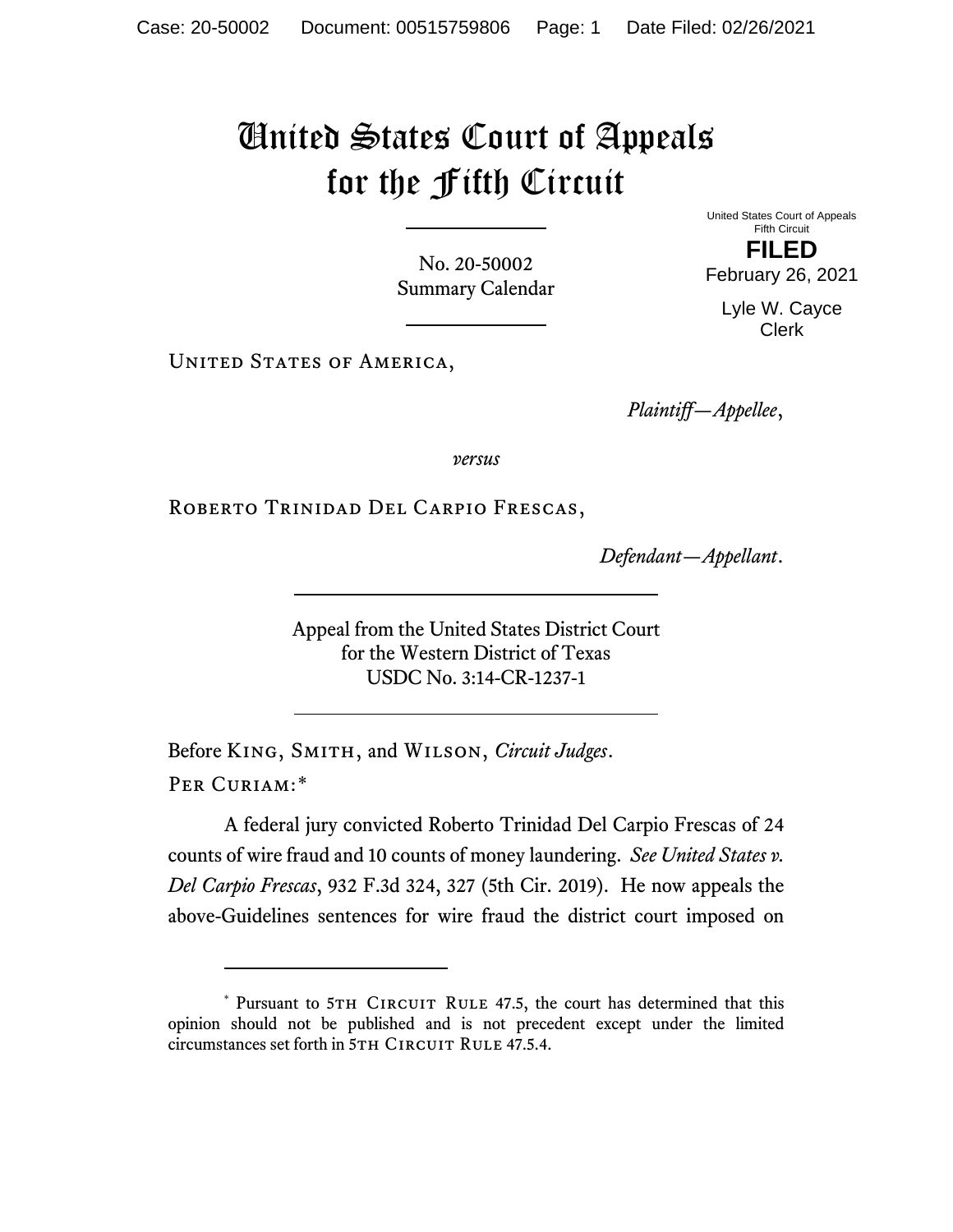## No. 20-50002

remand. According to Del Carpio Frescas, the (24) concurrent 216-month sentences for wire fraud are substantively unreasonable. He asserts that within-Guidelines sentences would afford just punishment and properly account for the nature, circumstances, and seriousness of the offenses, including the hardship suffered by the victims and his role in the offenses. He further asserts that within-Guidelines sentences would avoid unwarranted sentencing disparities and account for his history and characteristics. Finally, he contends that data shows within-Guidelines sentences are sufficient to afford deterrence and protect the public in cases of first-time offenders and that the above-Guidelines sentences the district court imposed failed to account for the mitigating aspects of his case. We review the substantive reasonableness of Del Carpio Frescas's sentences for abuse of discretion, and we find none here. *See Gall v. United States*, 552 U.S. 38, 51 (2007).

Del Carpio Frescas does not show that the upward variance fails to account for a factor that should have received significant weight, gives significant weight to an irrelevant or improper factor, or represents a clear error in balancing the 18 U.S.C. § 3553(a) factors. *See United States v. Nguyen*, 854 F.3d 276, 283 (5th Cir. 2017). Indeed, the district court saw and heard the evidence and balanced each of the § 3553(a) factors to determine Del Carpio Frescas's sentences. And "[w]e must give due deference to the district court's decision that the § 3553(a) factors, on a whole, justify the extent of the variance." *Id.* Moreover, "a district court may rely upon factors already incorporated by the Guidelines to support a non-Guidelines sentence." *United States v. Brantley*, 537 F.3d 347, 350 (5th Cir. 2008) (citation omitted). For these reasons, Del Carpio Frescas has not shown an abuse of discretion. *See Gall*, 552 U.S. at 51; *Nguyen*, 854 F.3d at 283.